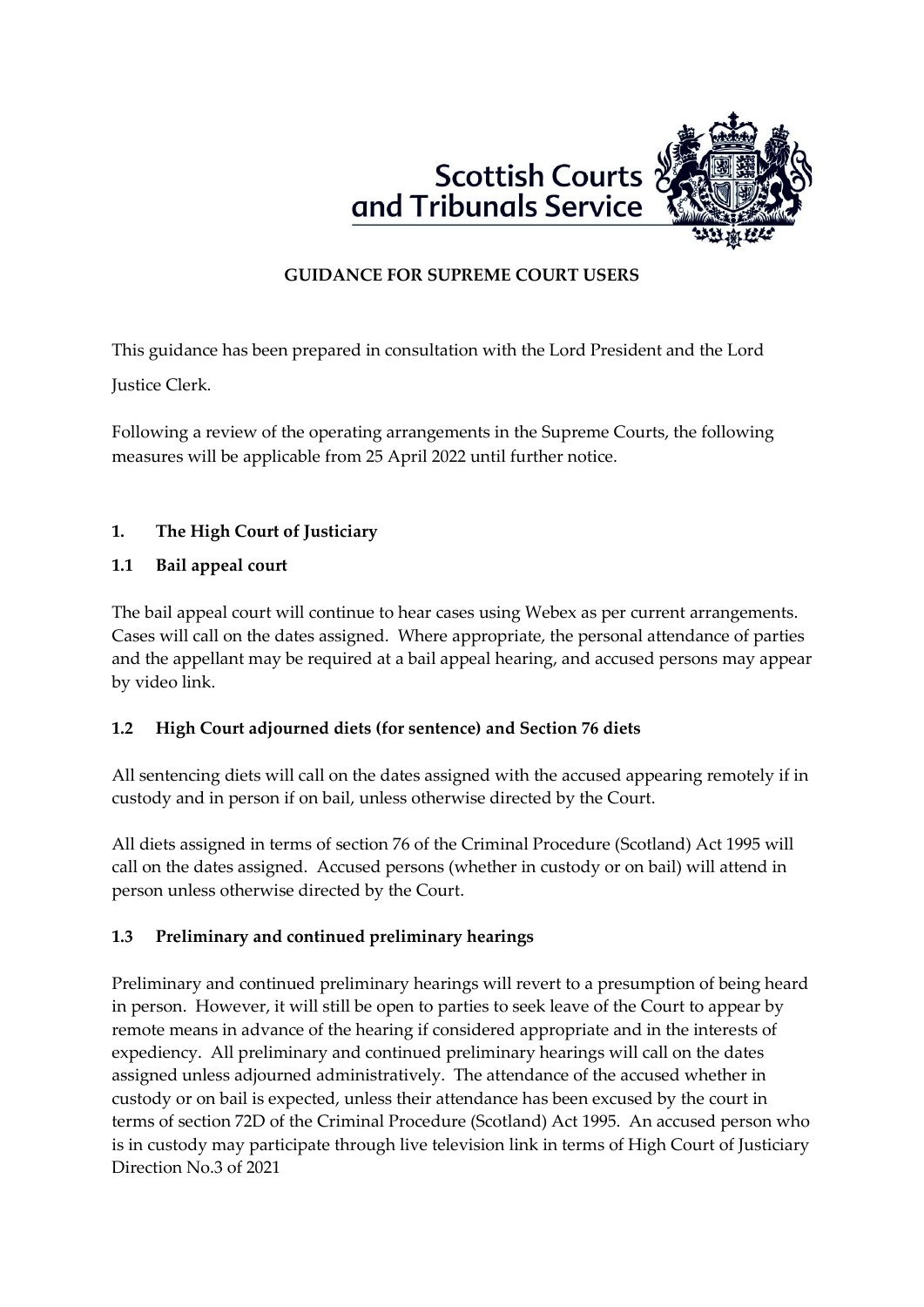#### **1.4 High Court trials**

All solemn trials will call on the dates assigned or within the float period. A programme of de-commissioning of the majority of Remote Jury Centres (RJCs) is planned to take place during the period July to September 2022. This will depend upon the nature of Scottish Government regulation and guidance. The remote balloting of jurors will continue. As the programme progresses, balloted jurors will be required to attend the appropriate location, that being either the courtroom location or the RJC. However, RJCs will remain for trials proceeding in Parliament House courts 3 and 9 for the duration of 2022/23.

### **1.5 Evidence on Commission hearings and miscellaneous business**

All hearings will call on the dates assigned with parties in attendance at the hearing facility or participating remotely in the hearing by arrangement, with the exception of the accused, who may view proceedings remotely by arrangement.

### **1.6 Criminal Appeal court**

Cases will call on the dates assigned. The default position for substantive business in the Criminal Appeal Court i.e. hearings on the merits of criminal appeals, is that such hearings will be conducted in-person with the appellant appearing remotely if in custody and in person if on bail, unless otherwise directed by the Court. The Court may allow the hearing or part thereof to be conducted remotely when considered appropriate.

In relation to procedural hearings in the Criminal Appeal Court, such as applications for bail, extensions of time and amendment of grounds, the presumption will be for these to be conducted using Webex or, if directed by the Court, they may be dealt with on the basis of written submissions. The court may allow the hearing or part thereof to be conducted inperson when considered appropriate.

#### **2. Court of Session**

## **2.1 Civil appeals**

The presumption for substantive business in the Inner House of the Court of Session i.e. hearings not dealing with procedural business as defined by the Rules of the Court of Session, Rule 37A.1(2), is that hearings will be conducted in-person. However the court may allow parties to be heard remotely on cause shown. A party seeking a remote, or hybrid, hearing should apply to do so by motion.

In relation to procedural hearings in the Inner House, such as leave/permission to proceed hearings, the presumption will be for these to be conducted using Webex or, if directed by the Court, they may be dealt with on the basis of written submissions. The court may allow the hearing or part thereof to be conducted in person on cause shown. A party seeking an in person or hybrid procedural hearing should apply to do so by motion.